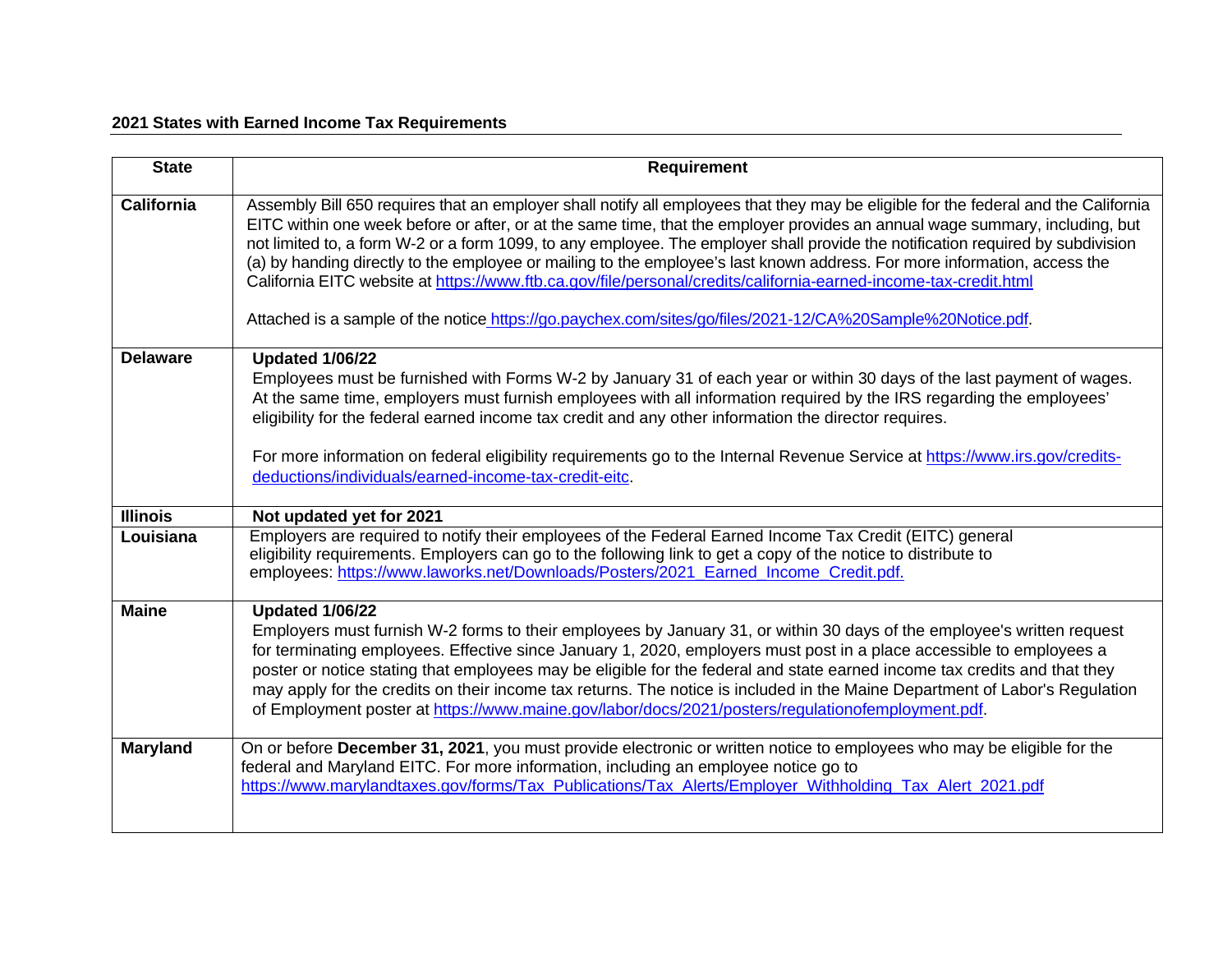| <b>State</b>      | <b>Requirement</b>                                                                                                                                                                                                                                                                                                                                                                                                                                                                                                                                                                                                                                                                                                                                                                                                                                                                                                                                                                                                                                                                                                                 |
|-------------------|------------------------------------------------------------------------------------------------------------------------------------------------------------------------------------------------------------------------------------------------------------------------------------------------------------------------------------------------------------------------------------------------------------------------------------------------------------------------------------------------------------------------------------------------------------------------------------------------------------------------------------------------------------------------------------------------------------------------------------------------------------------------------------------------------------------------------------------------------------------------------------------------------------------------------------------------------------------------------------------------------------------------------------------------------------------------------------------------------------------------------------|
| <b>New Jersey</b> | <b>Updated 1/13/22</b><br>A written notification must use a statement developed by the New Jersey state treasurer between January 1, and<br>February 15, 2021. You are required to provide this information only to those employees you reasonably believe may<br>be eligible for the federal credit based on wages earned during the year as reported on Forms W-2. You're required to<br>give these employees the notification.<br>Attached is a link to the New Jersey notice https://www.state.nj.us/treasury/taxation/pdf/eitcnotice.pdf<br>Attached is a link to the New Jersey statement at https://www.state.nj.us/treasury/taxation/pdf/eitcstatement.pdf<br>$\bullet$                                                                                                                                                                                                                                                                                                                                                                                                                                                    |
| Oregon            | You must provide written notice to each employee about the state and federal earned income tax credits. The Bureau of Labor<br>and Industries (BOLI) require you to provide written notice to each employee about the state and federal earned income tax<br>credits. The notice must:<br>Be in English and in the language you typically use to communicate with the employee.<br>$\bullet$<br>Be sent annually with the employee's federal Form W-2.<br>$\bullet$<br>Provide website addresses where employees can find information about the state and federal earned income tax credits:<br>Internal Revenue Service at https://www.irs.gov/credits-deductions/individuals/earned-income-tax-credit-eitc.<br>$\bullet$<br>Oregon Department of Revenue at https://www.oregon.gov/DOR/programs/individuals/Pages/credits.aspx<br>Suggested wording from the agency for the employee notice:<br>You may be eligible for the Earned Income Tax Credit (EITC or EIC), a benefit for working people with low to moderate<br>income, particularly those with children. EITC reduces the amount of tax owed and may provide a refund. |
| <b>Texas</b>      | Employers are required to give employees notification of the availability of the federal earned income tax credit on or before<br>March of each year. Written, electronic or in person notification to all employees of the Federal Earned Income Tax Credit<br>general eligibility requirements using IRS Notice 797. For more information, go to the agency website at<br>https://twc.texas.gov/businesses/earned-income-tax-credit-notification.                                                                                                                                                                                                                                                                                                                                                                                                                                                                                                                                                                                                                                                                                |
| Virginia          | Virginia employers must post notices issued by the Virginia Department of Social Services at<br>https://go.paychex.com/sites/go/files/2021-12/VA%20cli_flyer2021.pdf on the federal and Virginia earned income tax credits<br>(EITC) in the same location where other state or federal required notices are posted.<br>The Virginia Department of Social Services may distribute the notice on the availability of earned<br>income tax electronically. The notice will include information on qualifying income levels, the<br>amount of credit available, the process for applying and assistance available for applying for the<br>credit. The Virginia EITC is generally equal to 20% of the federal EITC.<br>For more information go to the agency website at http://www.dss.virginia.gov/community/eitc.cgi.                                                                                                                                                                                                                                                                                                                 |